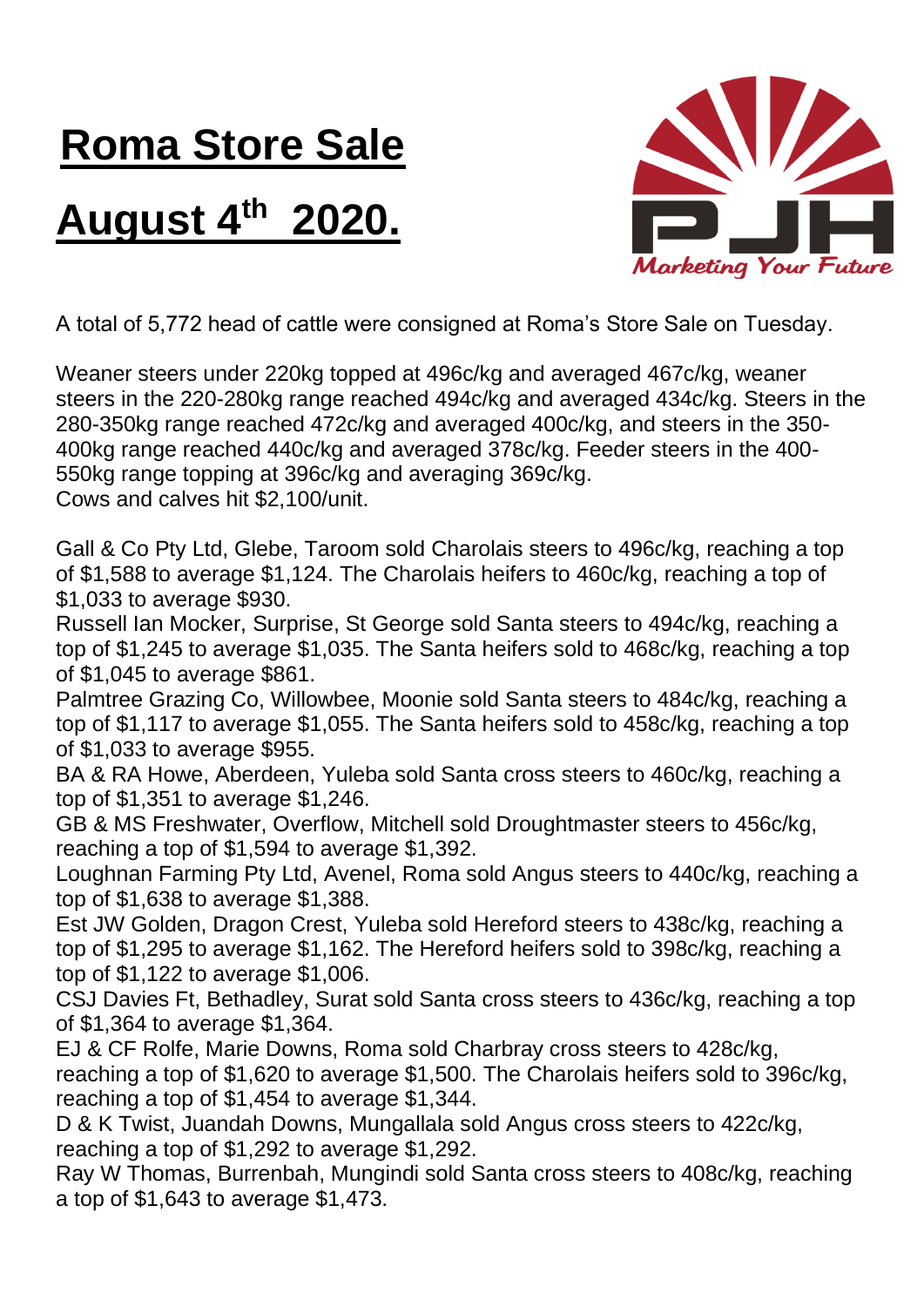JR & VM Brawne, Yerura, Meandarra sold Angus steers to 406c/kg, reaching a top of \$1,571 to average \$1,360.

Tewinga Pastoral Holdings, Slashers Creek, Boulia sold Brangus cross steers to 396c/kg, reaching a top of \$1,903 to average \$1,719.

Wardsdale Grazing Co, Wardsdale, Charleville sold Droughtmaster cross steers to 390c/kg, reaching a top of \$1,993 to average \$1,945.

GJ & TL Proud, Jutaya, Roma sold Santa cross steers to 351c/kg, reaching a top of \$2,090 to average \$2,090.

Wason Past Co (EU), Winston, Roma sold Hereford steers to 347c/kg, reaching a top of \$1,990 to average \$1,919.

Heifers under 220kg topped at 468c/kg and averaged 417c/kg, while heifers in the 220-280kg range topped at 462c/kg and averaged 385c/kg. Heifers in the 280- 350kg range topped at 446c/kg, averaging 347c/kg. Heifers in the 350-450kg range topped at 396c/kg, averaging 337c/kg.

Lillianfells Investments, Lillianfells, Longreach sold Santa cross heifers to 450c/kg, reaching a top of \$992 to average \$918.

CD & RD Hay, Moonya, Wandoan sold Braford heifers to 448c/kg, reaching a top of \$1,070 to average \$952.

S & L Reiser, Hoolah Ck, Mitchell sold Charbray heifers to 438c/kg, reaching a top of \$1,233 to average \$1,073.

Paterson Partnership, Warrong, Mitchell sold Angus cross heifers to 430c/kg, reaching a top of \$908 to average \$908.

Brian Cloherty, Kingull West, Roma sold Santa heifers to 410c/kg, reaching a top of \$1,169 to average \$1,169.

Torres Park Grazing, Cherry Hills, Injune sold Santa heifers to 362c/kg, reaching a top of \$1,579 to average \$1,579.

Cows in the 300-400kg range reached 262c/kg and averaged 220c/kg, while cows in the 400kg-500kg range reached 312c/kg and averaged 253c/kg. Cows over 500kg topped at 312c/kg, averaging 271c/kg.

Bain Brothers Grazing, Mumberry, Quilpie sold Brahman cross cows to 289c/kg, reaching a top of \$1,647 to average \$1,200.

## *Next week PJH sell 8 th position*